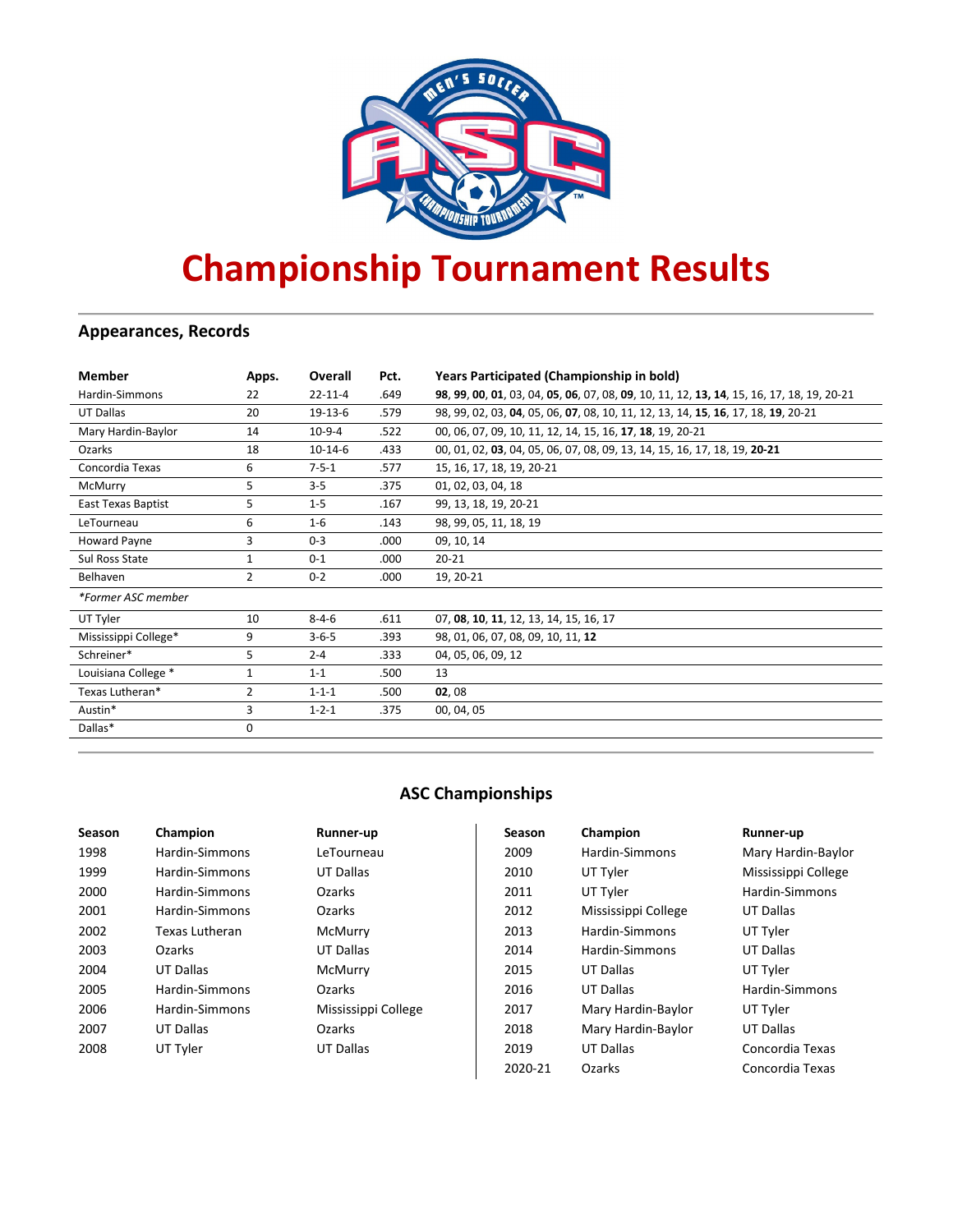# **1996-1997**

No ASC Tournament

*ASC Championship Bracket 4 Teams: 1998-2003 Two-Division Schedule Format*

# **1998**

*Abilene, Texas / Hardin-Simmons University*

| <b>Tournament Seeds</b> | Place                  |
|-------------------------|------------------------|
| East Division           | 1. Hardin-Simmons      |
| 1. LeTourneau           | 2. LeTourneau          |
| 2. UT Dallas            | 3. Mississippi College |
| 3. Mississippi College  | UT Dallas              |

West Division

2. Hardin-Simmons

| Date | Round        | Matchup                             |
|------|--------------|-------------------------------------|
| N 5  | Semifinal    | LeTourneau 4, Mississippi College 2 |
| N 5  | Semifinal    | Hardin-Simmons 3, UT Dallas 1       |
| N 6  | Championship | Hardin-Simmons 5, LeTourneau 1      |

#### **1999**

*Abilene, Texas / Hardin-Simmons University*

| <b>Tournament Seeds</b> | Place                 |
|-------------------------|-----------------------|
| <b>East Division</b>    | 1. Hardin-Simmons     |
| 1. East Texas Baptist   | 2. UT Dallas          |
| 2. LeTourneau           | 3. East Texas Baptist |
|                         | LeTourneau            |
|                         |                       |

West Division 1. UT Dallas

2. Hardin-Simmons

| Date      | Round        | Matchup                                     |
|-----------|--------------|---------------------------------------------|
| N 5       | Semifinal    | Hardin-Simmons 3, East Texas Baptist 2 (OT) |
| <b>N5</b> | Semifinal    | UT Dallas 4, LeTourneau 0                   |
| N 6       | Championship | Hardin-Simmons 1. UT Dallas 0 (OT)          |

#### **2000**

*Abilene, Texas / Hardin-Simmons University*

| <b>Tournament Seeds</b> | Place              |
|-------------------------|--------------------|
| <b>East Division</b>    | 1. Hardin-Simmons  |
| 1. Ozarks               | 2. Ozarks          |
| 2. Austin College       | 3. Austin          |
|                         | Mary Hardin-Baylor |

West Division

1. Hardin-Simmons

2. Mary Hardin-Baylor

| Date           | Round        | Matchup                        |
|----------------|--------------|--------------------------------|
| N 3            | Semifinal    | Ozarks 3, Mary Hardin-Baylor 1 |
| N 3            | Semifinal    | Hardin-Simmons 3, Austin 0     |
| N <sub>4</sub> | Championship | Hardin-Simmons 5, Ozarks 1     |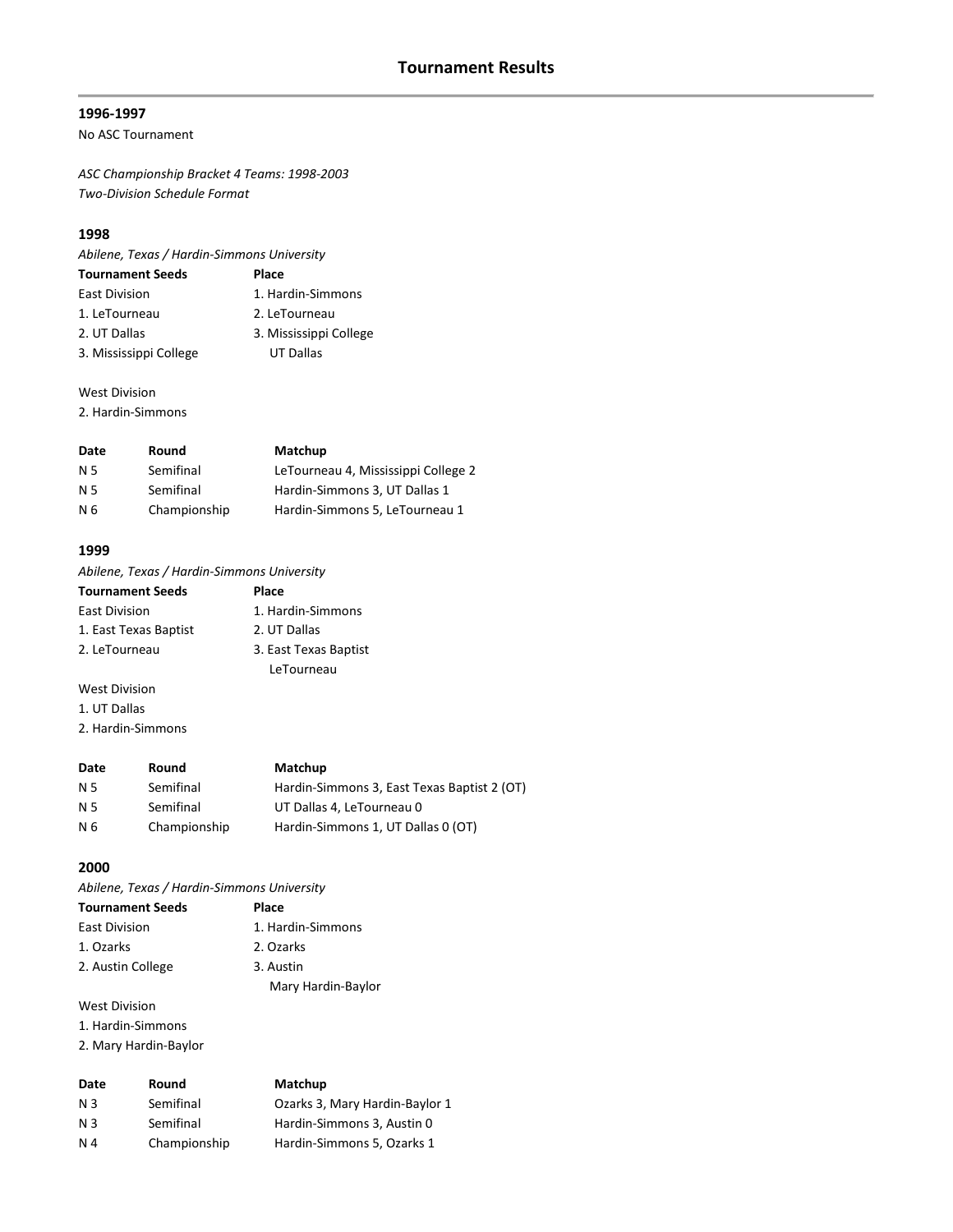*Clarksville, Arkansas / University of the Ozarks*

| <b>Tournament Seeds</b> | Place               |
|-------------------------|---------------------|
| <b>East Division</b>    | 1. Hardin-Simmons   |
| 1. Ozarks               | 2. Ozarks           |
| 2. Mississippi College  | 3. McMurry          |
|                         | Mississippi College |

# West Division

1. Hardin-Simmons

2. McMurry

| Date | Round        | Matchup                                 |
|------|--------------|-----------------------------------------|
| N 2  | Semifinal    | Hardin-Simmons 3, Mississippi College 2 |
| N 2  | Semifinal    | Ozarks 4, McMurry 0                     |
| N 3  | Championship | Hardin-Simmons 4, Ozarks 1              |

#### **2002**

*Seguin, Texas / Texas Lutheran University*

| <b>Tournament Seeds</b> | Place             |
|-------------------------|-------------------|
| <b>East Division</b>    | 1. Texas Lutheran |
| 1. UT Dallas            | 2. McMurry        |
| 2. Ozarks               | 3. Ozarks         |
|                         | UT Dallas         |

# West Division

1. Texas Lutheran

2. McMurry

| Date      | Round        | Matchup                                                     |
|-----------|--------------|-------------------------------------------------------------|
| N 8       | Semifinal    | Texas Lutheran 1, Ozarks 1 (2 OT); TLU advances on PKs, 4-3 |
| <b>N8</b> | Semifinal    | McMurry 2, UT Dallas 1                                      |
| N 9       | Championship | Texas Lutheran 4, McMurry 0                                 |

#### **2003**

*Richardson, Texas / University of Texas at Dallas*

| <b>Tournament Seeds</b> | Place             |
|-------------------------|-------------------|
| <b>East Division</b>    | 1. Ozarks         |
| 1. UT Dallas            | 2. UT Dallas      |
| 2. Ozarks               | 3. Hardin-Simmons |
|                         | McMurry           |

West Division

1. McMurry

2. Hardin-Simmons

| Date | Round        | Matchup                            |
|------|--------------|------------------------------------|
| N 7  | Semifinal    | Ozarks 3, McMurry 0                |
| N 7  | Semifinal    | UT Dallas 3, Hardin-Simmons 2 (OT) |
| N 8  | Championship | Ozarks 2, UT Dallas 1              |

*ASC Championship Bracket 6 Teams: 2004-2017 Single-Division Schedule Format*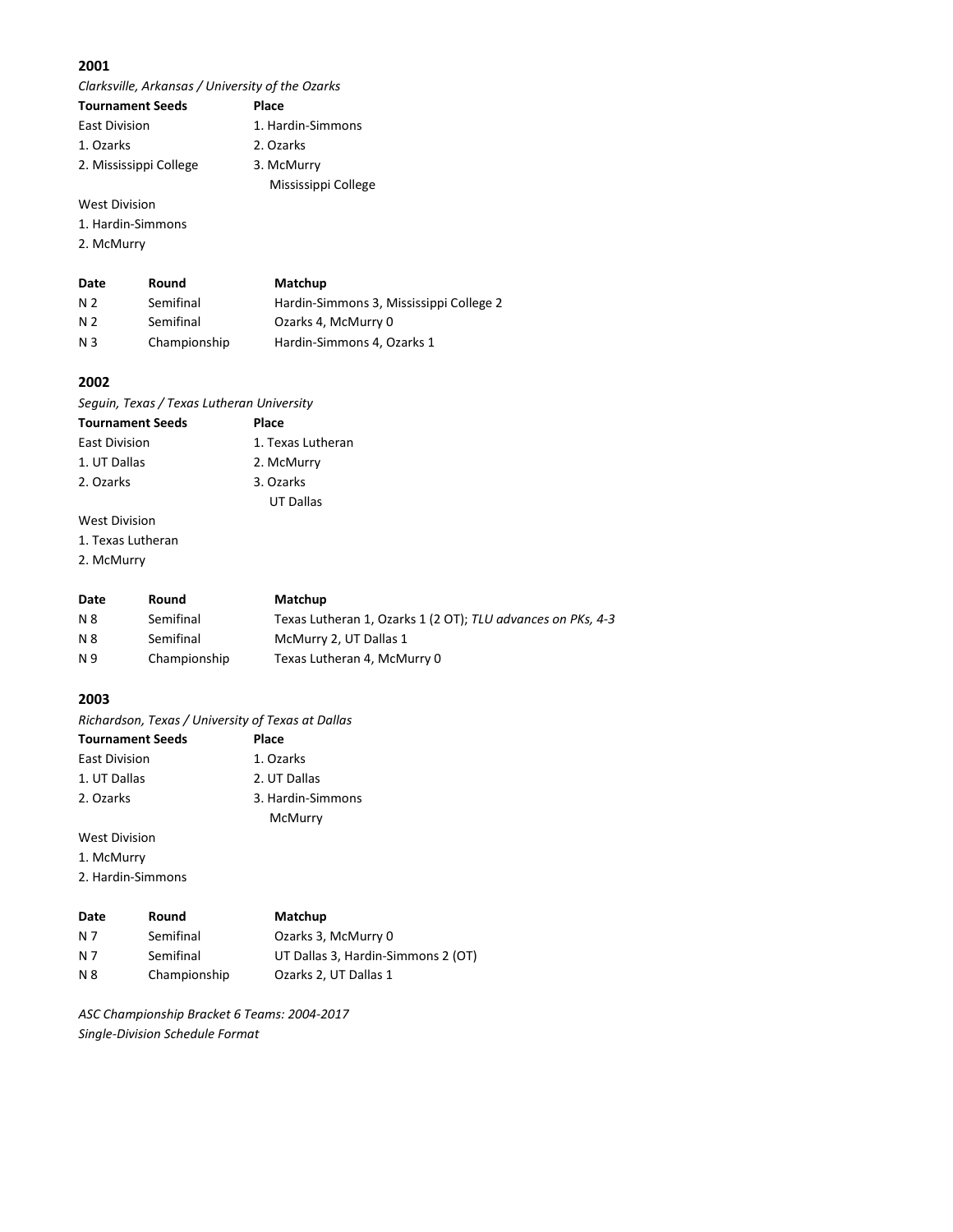*Richardson, Texas / University of Texas at Dallas*

| <b>Tournament Seeds</b> | Place          |
|-------------------------|----------------|
| 1. UT Dallas            | 1. UT Dallas   |
| 2. Austin               | 2. McMurry     |
| 3. McMurry              | 3. Austin      |
| 4. Hardin-Simmons       | Hardin-Simmons |
| 5. Schreiner            | 5. Ozarks      |
| 6. Ozarks               | Schreiner      |
|                         |                |

| Date           | Round        | Matchup                       |
|----------------|--------------|-------------------------------|
| N <sub>5</sub> | Quarterfinal | McMurry 3, Ozarks 0           |
| N 5            | Quarterfinal | Hardin-Simmons 2, Schreiner 0 |
| N 6            | Semifinal    | McMurry 2, Austin 0           |
| N 6            | Semifinal    | UT Dallas 5, Hardin-Simmons 2 |
| N 7            | Championship | UT Dallas 2, McMurry 1        |

# **2005**

*Abilene, Texas / Hardin-Simmons University*

| <b>Tournament Seeds</b> | Place             |
|-------------------------|-------------------|
| 1. Hardin-Simmons       | 1. Hardin-Simmons |
| 2. Ozarks               | 2. Ozarks         |
| 3. Austin               | 3. Austin         |
| 4. UT Dallas            | Schreiner         |
| 5. Schreiner            | 5. LeTourneau     |
| 6. LeTourneau           | <b>UT Dallas</b>  |

| Date           | Round        | Matchup                                                    |
|----------------|--------------|------------------------------------------------------------|
| F4             | Quarterfinal | Austin 2, LeTourneau 0                                     |
| F4             | Quarterfinal | Schreiner 2, UT Dallas 1                                   |
| F <sub>5</sub> | Semifinal    | Ozarks 1, Austin 1 (2 OT); <i>UO advances on PKs</i> , 3-0 |
| F <sub>5</sub> | Semifinal    | Hardin-Simmons 2, Schreiner 1                              |
| F6             | Championship | Hardin-Simmons 2, Ozarks 0                                 |

# **2006**

*Kerrville, Texas / Schreiner University*

|                | <b>Tournament Seeds</b> | Place                                                              |
|----------------|-------------------------|--------------------------------------------------------------------|
| 1. Schreiner   |                         | 1. Hardin-Simmons                                                  |
| 2. Ozarks      |                         | 2. Mississippi College                                             |
|                | 3. Hardin-Simmons       | 3. Ozarks                                                          |
|                | 4. Mississippi College  | Schreiner                                                          |
| 5. UT Dallas   |                         | 5. Mary Hardin-Baylor                                              |
|                | 6. Mary Hardin-Baylor   | UT Dallas                                                          |
| Date           | Round                   | Matchup                                                            |
| N 3            | Quarterfinal            | Mississippi College 1, UT Dallas 1 (2 OT); MC advances on PKs, 4-2 |
| N <sub>3</sub> | Quarterfinal            | Hardin-Simmons 2, Mary Hardin-Baylor 1                             |
|                |                         |                                                                    |

| נ וו | uuarteriillal | <b>TWISSISSING CONCRET, OT DANAS ITLE OT J, INC UNVANCES ON FINS, 4-4</b> |
|------|---------------|---------------------------------------------------------------------------|
| N 3  | Quarterfinal  | Hardin-Simmons 2, Mary Hardin-Baylor 1                                    |
| N 4  | Semifinal     | Mississippi College 3, Schreiner 2                                        |
| N 4  | Semifinal     | Hardin-Simmons 1. Ozarks 0                                                |
| N 5  | Championship  | Hardin-Simmons 2, Mississippi College 1                                   |
|      |               |                                                                           |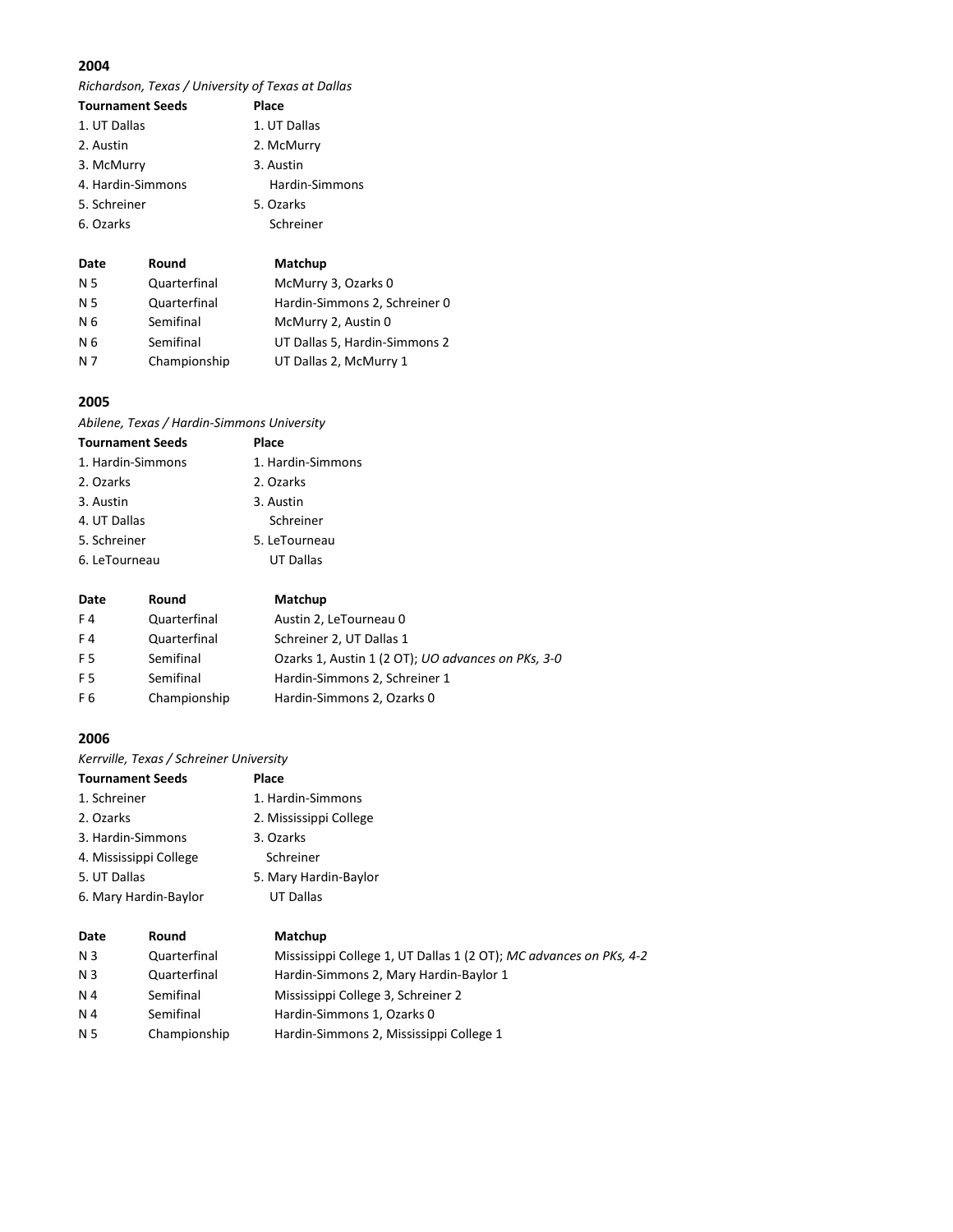*Clarksville, Arkansas / University of the Ozarks*

| <b>Tournament Seeds</b> | Place                  |
|-------------------------|------------------------|
| 1. Ozarks               | 1. UT Dallas           |
| 2. UT Dallas            | 2. Ozarks              |
| 3. Mary Hardin-Baylor   | 3. Mississippi College |
| 4. Mississippi College  | UT Tyler               |
| 5. Hardin-Simmons       | 5. Hardin-Simmons      |
| 6. UT Tyler             | Mary Hardin-Baylor     |
|                         |                        |

| Date           | Round        | Matchup                                                  |
|----------------|--------------|----------------------------------------------------------|
| N 2            | Quarterfinal | Mississippi College 5, Hardin-Simmons 0                  |
| N <sub>2</sub> | Quarterfinal | UT Tyler 2, Mary Hardin-Baylor 0                         |
| N <sub>3</sub> | Semifinal    | UT Dallas 1, UT Tyler 1 (2 OT); UTD advances on PKs, 3-2 |
| N <sub>3</sub> | Semifinal    | Ozarks 2, Mississippi College 1                          |
| N 4            | Championship | UT Dallas 2, Ozarks 1 (OT)                               |

# **2008**

*Tyler, Texas / University of Texas at Tyler*

| <b>Tournament Seeds</b> | Place                  |
|-------------------------|------------------------|
| 1. UT Tyler             | 1. UT Tyler            |
| 2. Hardin-Simmons       | 2. UT Dallas           |
| 3. UT Dallas            | 3. Hardin-Simmons      |
| 4. Mississippi College  | Ozarks                 |
| 5. Ozarks               | 5. Mississippi College |
| 6. Texas Lutheran       | <b>Texas Lutheran</b>  |

| Date | Round        | Matchup                                               |
|------|--------------|-------------------------------------------------------|
| N 7  | Quarterfinal | Ozarks 4, Mississippi College 2                       |
| N 7  | Quarterfinal | UT Dallas 1, Texas Lutheran 0                         |
| N 8  | Semifinal    | UT Tyler 0, Ozarks 0 (2 OT); UTT advances on PKs, 4-3 |
| N 8  | Semifinal    | UT Dallas 2, Hardin-Simmons 0                         |
| N 9  | Championship | UT Tyler 2, UT Dallas 0                               |
|      |              |                                                       |

# **2009**

*Belton, Texas / University of Mary Hardin-Baylor*

| <b>Tournament Seeds</b> |                       | <b>Place</b>                                                            |  |
|-------------------------|-----------------------|-------------------------------------------------------------------------|--|
|                         | 1. Mary Hardin-Baylor | 1. Hardin-Simmons                                                       |  |
| 2. Hardin-Simmons       |                       | 2. Mary Hardin-Baylor                                                   |  |
| 3. Ozarks               |                       | 3. Ozarks                                                               |  |
| 4. Schreiner            |                       | Schreiner                                                               |  |
| 5. Howard Payne         |                       | 5. Howard Payne                                                         |  |
| 6. Mississippi College  |                       | Mississippi College                                                     |  |
| Date                    | Round                 | Matchup                                                                 |  |
| N 6                     | Quarterfinal          | Schreiner 3, Howard Payne 0                                             |  |
| N 6                     | Quarterfinal          | Ozarks 3, Mississippi College 3 (2 OT); <i>UO advances on PKs</i> , 3-1 |  |

| N 7 | Semifinal    | Mary Hardin-Baylor 1, Schreiner 0                                                |
|-----|--------------|----------------------------------------------------------------------------------|
| N 7 | Semifinal    | Hardin-Simmons 3. Ozarks 1                                                       |
| N 8 | Championship | Hardin-Simmons 0, Mary Hardin-Baylor 0 (2 OT); HSU wins Championship on PKs, 4-2 |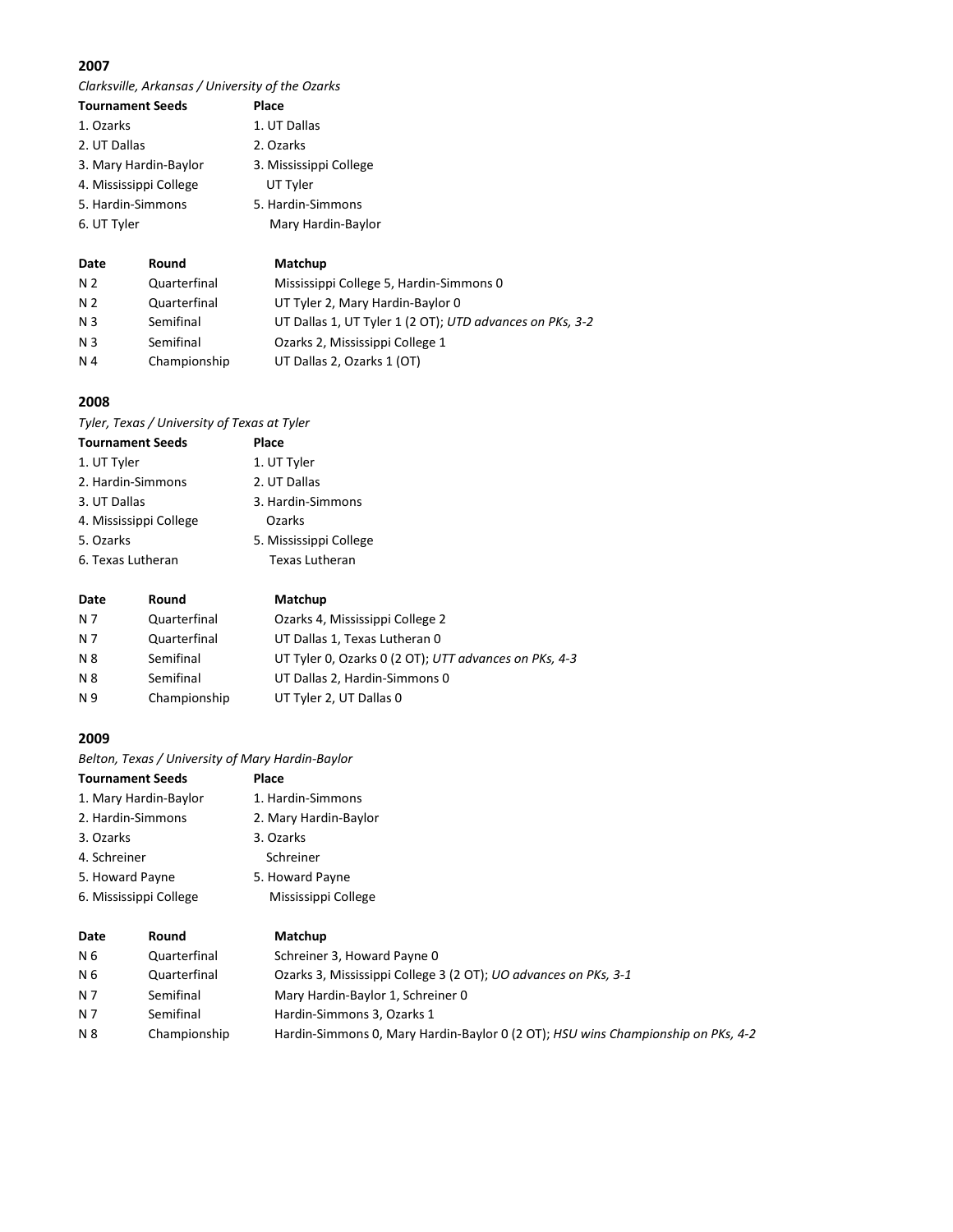*Tyler, Texas / University of Texas at Tyler*

| <b>Tournament Seeds</b> | Place                  |  |
|-------------------------|------------------------|--|
| 1. UT Tyler             | 1. UT Tyler            |  |
| 2. Mississippi College  | 2. Mississippi College |  |
| 3. UT Dallas            | 3. Mary Hardin-Baylor  |  |
| 4. Mary Hardin-Baylor   | <b>UT Dallas</b>       |  |
| 5. Hardin-Simmons       | 5. Hardin-Simmons      |  |
| 6. Howard Payne         | <b>Howard Payne</b>    |  |
|                         |                        |  |
| <b>Round</b><br>Date    | Matchun                |  |

| wale | nuullu       | <b>IVIALLIUD</b>                     |
|------|--------------|--------------------------------------|
| N 5  | Quarterfinal | Mary Hardin-Baylor 4, Howard Payne 3 |
| N 5  | Quarterfinal | UT Dallas 1, Hardin-Simmons 0        |
| N 6  | Semifinal    | UT Tyler 1, Mary Hardin-Baylor 0     |
| N 6  | Semifinal    | Mississippi College 3, UT Dallas 0   |
| N 7  | Championship | UT Tyler 2, Mississippi College 1    |

# **2011**

*Tyler, Texas / University of Texas at Tyler*

| <b>Tournament Seeds</b> |       | Place                 |  |
|-------------------------|-------|-----------------------|--|
| 1. UT Tyler             |       | 1. UT Tyler           |  |
| 2. Hardin-Simmons       |       | 2. Hardin-Simmons     |  |
| 3. UT Dallas            |       | 3. Mary Hardin-Baylor |  |
| 4. Mary Hardin-Baylor   |       | UT Dallas             |  |
| 5. Mississippi College  |       | 5. LeTourneau         |  |
| 6. LeTourneau           |       | Mississippi College   |  |
| Date                    | Round | Matchup               |  |

| N <sub>4</sub> | Quarterfinal | Mary Hardin-Baylor 1, Mississippi College 1 (2 OT); UMHB advances on PKs, 4-3 |
|----------------|--------------|-------------------------------------------------------------------------------|
| N <sub>4</sub> | Quarterfinal | UT Dallas 3, LeTourneau 0                                                     |
| N <sub>5</sub> | Semifinal    | UT Tyler 1, Mary Hardin-Baylor 1 (2 OT); UTT advances on PKs, 4-1             |
| N <sub>5</sub> | Semifinal    | Hardin-Simmons 2, UT Dallas 1                                                 |
| N 6            | Championship | UT Tyler 3, Hardin-Simmons 0                                                  |
|                |              |                                                                               |

# **2012**

*Clinton, Miss. / Mississippi College*

|                   | <b>Tournament Seeds</b> | Place                           |
|-------------------|-------------------------|---------------------------------|
|                   | 1. Mississippi College  | 1. Mississippi College          |
| 2. UT Dallas      |                         | 2. UT Dallas                    |
| 3. UT Tyler       |                         | 3. Hardin-Simmons               |
|                   | 4. Mary Hardin-Baylor   | Schreiner                       |
| 5. Hardin-Simmons |                         | 5. Mary Hardin-Baylor           |
| 6. Schreiner      |                         | UT Tyler                        |
| Date              | Round                   | Matchup                         |
| .                 | .                       | $\cdots$ $\cdots$ $\cdots$<br>. |

| N 1            | Quarterfinal | Hardin-Simmons 2, Mary Hardin-Baylor 1                                      |
|----------------|--------------|-----------------------------------------------------------------------------|
| N 1            | Quarterfinal | Schreiner 1, UT Tyler 0                                                     |
| N <sub>2</sub> | Semifinal    | Mississippi College 2, Hardin-Simmons 2 (2 OT); MC advances on PKs, 4-3     |
| N <sub>2</sub> | Semifinal    | UT Dallas 3. Schreiner 1                                                    |
| N 4            | Championship | Mississippi College 1, UT Dallas 1 (2 OT); MC wins Championship on PKs, 5-4 |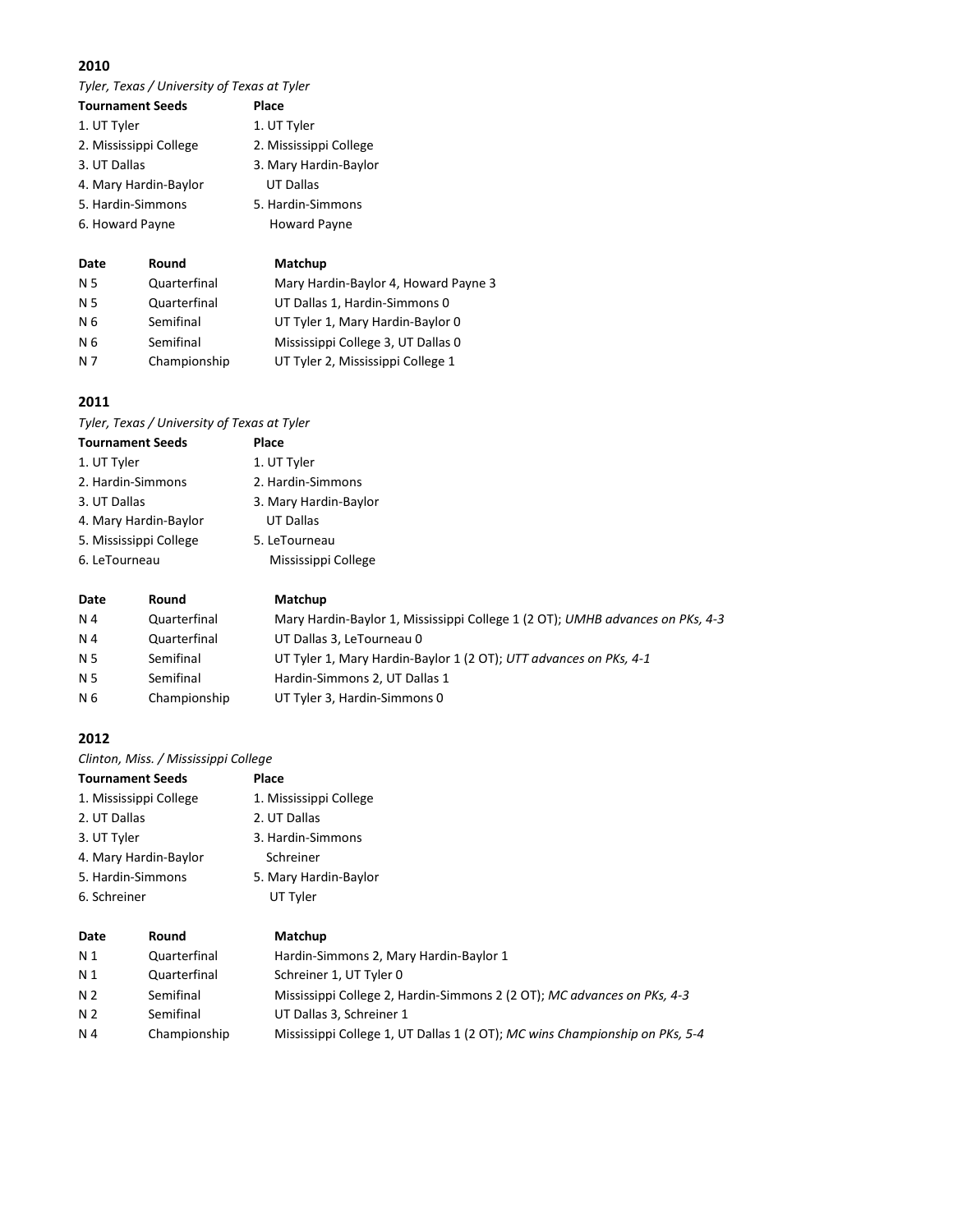*Abilene, Texas / Hardin-Simmons University*

| <b>Tournament Seeds</b> | Place                 |
|-------------------------|-----------------------|
| 1. Hardin-Simmons       | 1. Hardin-Simmons     |
| 2. UT Tyler             | 2. UT Tyler           |
| 3. UT Dallas            | 3. Louisiana College  |
| 4. Louisiana College    | UT Dallas             |
| 5. Ozarks               | 5. East Texas Baptist |
| 6. East Texas Baptist   | Ozarks                |
|                         |                       |

| Date | Round         | Matchup                                                  |
|------|---------------|----------------------------------------------------------|
| N 7  | Quarterfinals | Louisiana College 3, East Texas Baptist 2 (2 OT)         |
| N 7  | Quarterfinals | UT Dallas 2, Ozarks 0                                    |
| N 8  | Semifinals    | Hardin-Simmons 3, Louisiana College 2 (OT)               |
| N 8  | Semifinals    | UT Tyler 1, UT Dallas 1 (2 OT); UTT advances on PKs, 5-3 |
| N 10 | Championship  | Hardin-Simmons 2, UT Tyler 1 (OT)                        |

# **2014**

*Richardson, Texas / University of Texas at Dallas*

| <b>Tournament Seeds</b> | Place                 |
|-------------------------|-----------------------|
| 1. UT Dallas            | 1. Hardin-Simmons     |
| 2. Hardin-Simmons       | 2. UT Dallas          |
| 3. Ozarks               | 3. Mary Hardin-Baylor |
| 4. Mary Hardin-Baylor   | Ozarks                |
| 5. UT Tyler             | 5. Howard Payne       |
| 6. Howard Payne         | UT Tyler              |

| Date | Round         | Matchup                           |
|------|---------------|-----------------------------------|
| N 6  | Quarterfinals | Mary Hardin-Baylor 1, UT Tyler 0  |
| N 6  | Quarterfinals | Ozarks 1, Howard Payne 0          |
| N8   | Semifinals    | UT Dallas 1, Mary Hardin-Baylor 0 |
| N 8  | Semifinals    | Hardin-Simmons 5, Ozarks 0        |
| N 9  | Championship  | Hardin-Simmons 2, UT Dallas 0     |

# **2015**

*Tyler, Texas / University of Texas at Tyler*

| <b>Tournament Seeds</b> |               | Place                       |  |
|-------------------------|---------------|-----------------------------|--|
| 1. UT Tyler             |               | 1. UT Dallas                |  |
| 2. UT Dallas            |               | 2. UT Tyler                 |  |
| 3. Concordia Texas      |               | 3. Concordia Texas          |  |
| 4. Hardin-Simmons       |               | Mary Hardin-Baylor          |  |
| 5. Mary Hardin-Baylor   |               | 5. Hardin-Simmons           |  |
| 6. Ozarks               |               | Ozarks                      |  |
| Date                    | Round         | Matchup                     |  |
| N 5                     | Quarterfinals | Concordia Texas 1, Ozarks 0 |  |

| N 5 | Quarterfinals | Concordia Texas 1, Ozarks 0                                      |
|-----|---------------|------------------------------------------------------------------|
| N 5 | Quarterfinals | Mary Hardin-Baylor 1, Hardin-Simmons 0                           |
| N 7 | Semifinals    | UT Tyler 1, Mary Hardin-Baylor 0                                 |
| N 7 | Semifinals    | UT Dallas 2, Concordia Texas 1                                   |
| N 8 | Championship  | UT Tyler 0, UT Dallas 0 (20T); UTD wins Championship on PKs, 6-5 |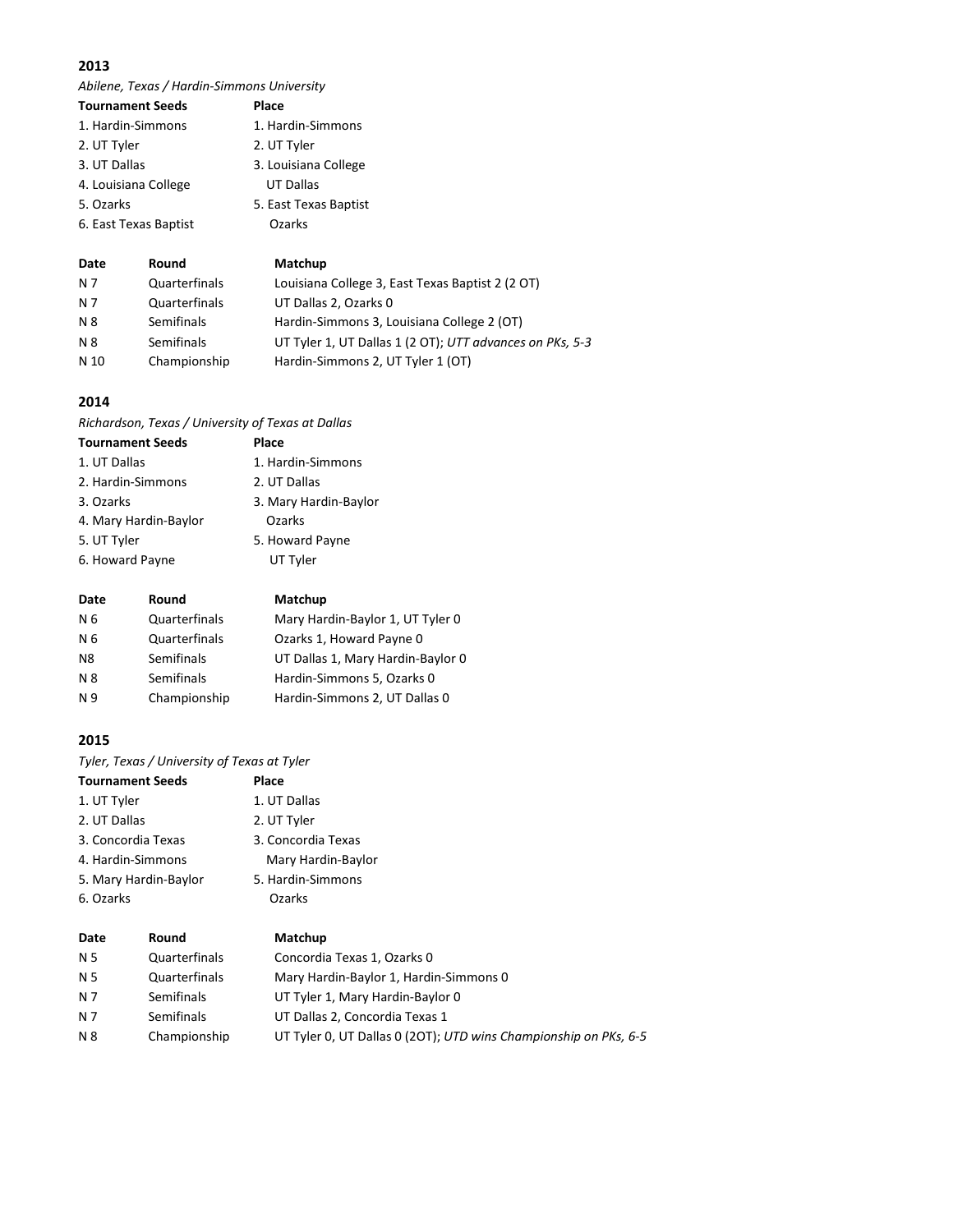*Richardson, Texas / University of Texas at Dallas*

| <b>Tournament Seeds</b> |       | Place                 |
|-------------------------|-------|-----------------------|
| 1. UT Dallas            |       | 1. UT Dallas          |
| 2. Hardin-Simmons       |       | 2. Hardin-Simmons     |
| 3. Mary Hardin-Baylor   |       | 3. Concordia Texas    |
| 4. Concordia Texas      |       | UT Tyler              |
| 5. Ozarks               |       | 5. Mary Hardin-Baylor |
| 6. UT Tyler             |       | Ozarks                |
|                         |       |                       |
| Date                    | Round | Matchup               |

| N <sub>3</sub> | Quarterfinals        | Concordia Texas 3, Ozarks 0                              |
|----------------|----------------------|----------------------------------------------------------|
| N <sub>3</sub> | <b>Quarterfinals</b> | UT Tyler 1, Mary Hardin-Baylor 0                         |
| N 5            | Semifinals           | UT Dallas 0, Concordia Texas 0; UTD advances on PKs, 5-3 |
| N 5            | Semifinals           | Hardin-Simmons 1, UT Tyler 1; HSU advances on PKs, 5-4   |
| N 6            | Championship         | UT Dallas 2, Hardin-Simmons 0                            |

# **2017**

*Belton, Texas / University of Mary Hardin-Baylor*

| <b>Tournament Seeds</b> | Place                 |
|-------------------------|-----------------------|
| 1. Mary Hardin-Baylor   | 1. Mary Hardin-Baylor |
| 2. UT Tyler             | 2. UT Tyler           |
| 3. UT Dallas            | 3. UT Dallas          |
| 4. Concordia Texas      | Ozarks                |
| 5. Ozarks               | 5. Concordia Texas    |
| 6. Hardin-Simmons       | Hardin-Simmons        |
|                         |                       |

| Date           | Round         | Matchup                          |
|----------------|---------------|----------------------------------|
| N <sub>2</sub> | Quarterfinals | Ozarks 1, Concordia Texas 0      |
| N <sub>2</sub> | Quarterfinals | UT Dallas 2, Hardin-Simmons 1    |
| N <sub>4</sub> | Semifinals    | Mary Hardin-Baylor 4, Ozarks 0   |
| N <sub>4</sub> | Semifinals    | UT Tyler 1, UT Dallas 0          |
| N 5            | Championship  | Mary Hardin-Baylor 1, UT Tyler 0 |
|                |               |                                  |

*ASC Championship Bracket 8 Teams: 2018-present*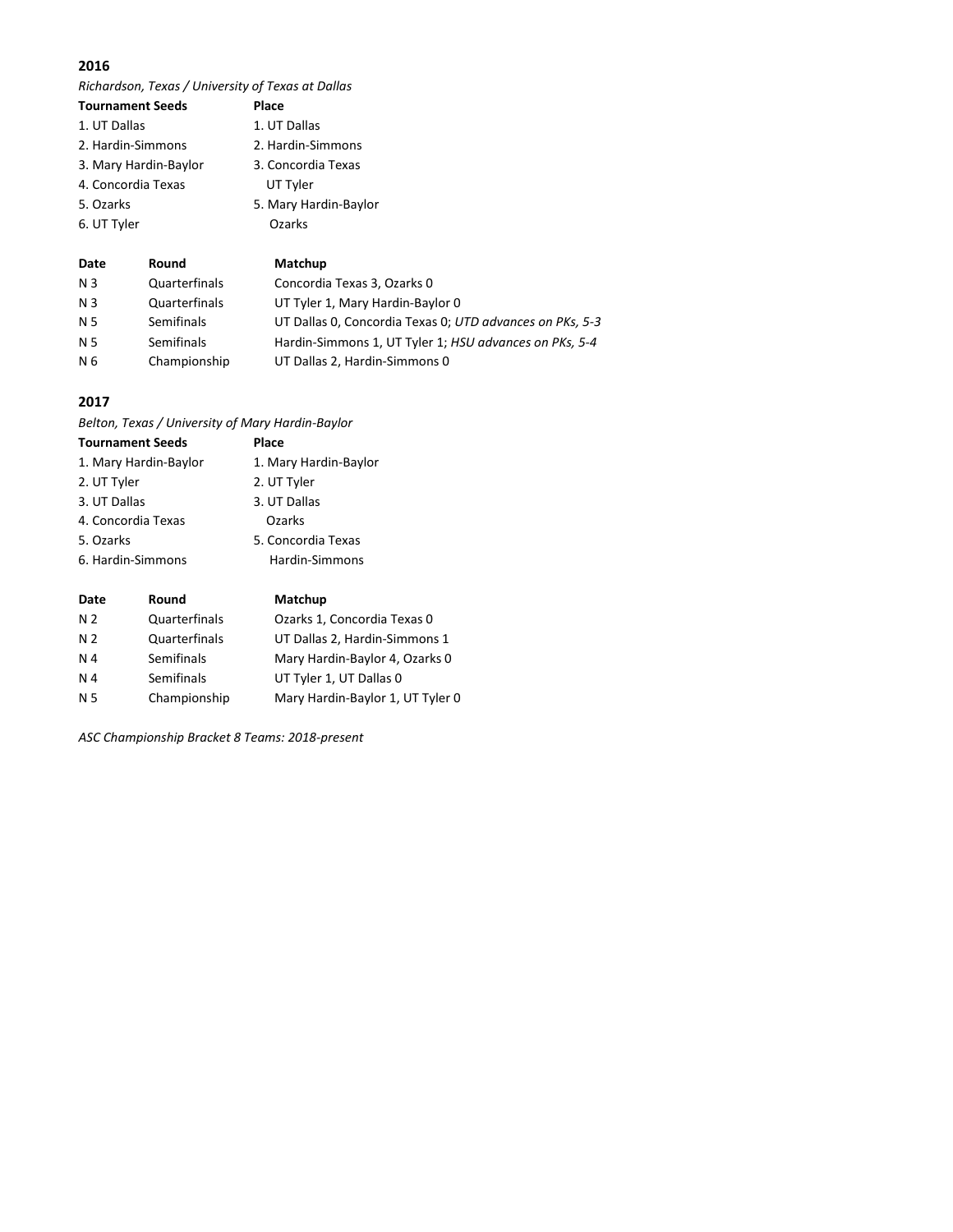| <b>Tournament Seeds</b> | Place                 |
|-------------------------|-----------------------|
| 1. UT Dallas            | 1. Mary Hardin-Baylor |
| 2. Mary Hardin-Baylor   | 2. UT Dallas          |
| 3. Concordia Texas      | 3. Concordia Texas    |
| 4. East Texas Baptist   | East Texas Baptist    |
| 5. Ozarks               | 5. Ozarks             |
| 6. LeTourneau           | LeTourneau            |
| 7. McMurry              | McMurry               |
| 8. Hardin-Simmons       | Hardin-Simmons        |
|                         |                       |

#### *Quarterfinals at Home Sites*

| O <sub>30</sub> | Richardson, Texas | UT Dallas 2, Hardin-Simmons 1   |
|-----------------|-------------------|---------------------------------|
| O <sub>30</sub> | Marshall, Texas   | East Texas Baptist 1, Ozarks 0  |
| O <sub>30</sub> | Belton, Texas     | Mary Hardin-Baylor 2, McMurry 0 |
| O <sub>30</sub> | Round Rock, Texas | Concordia Texas 4, LeTourneau 1 |

#### *Richardson, Texas / University of Texas at Dallas*

| Date | Round        | Matchup                                 |
|------|--------------|-----------------------------------------|
| N 2  | Semifinals   | UT Dallas 1, East Texas Baptist 0 (2ot) |
| N 2  | Semifinals   | Mary Hardin-Baylor 2, Concordia Texas 1 |
| N 4  | Championship | Mary Hardin-Baylor 1, UT Dallas 0       |

# **2019**

| <b>Tournament Seeds</b> | Place                 |
|-------------------------|-----------------------|
| 1. UT Dallas            | 1. UT Dallas          |
| 2. Concordia Texas      | 2. Concordia Texas    |
| 3. Mary Hardin-Baylor   | 3. Mary Hardin-Baylor |
| 4. Hardin-Simmons       | <b>Ozarks</b>         |
| 5. Ozarks               | 5. Hardin-Simmons     |
| 6. East Texas Baptist   | East Texas Baptist    |
| 7. Belhaven             | Belhaven              |
| 8. LeTourneau           | LeTourneau            |

# *Quarterfinals at Home Sites*

| N 5 | Richardson, Texas | UT Dallas 2, LeTourneau 0                                 |
|-----|-------------------|-----------------------------------------------------------|
| N 5 | Abilene, Texas    | Ozarks 1, Hardin-Simmons 1 (2ot), UO advances on PKs, 5-4 |
| N 5 | Round Rock, Texas | Concordia Texas 3, Belhaven 2                             |
| N 5 | Belton. Texas     | Mary Hardin-Baylor 2, East Texas Baptist 0                |

#### *Richardson, Texas / University of Texas at Dallas*

| Date | Round        | Matchup                                 |
|------|--------------|-----------------------------------------|
| N 8  | Semifinals   | UT Dallas 2, Ozarks 1 (ot)              |
| N 8  | Semifinals   | Concordia Texas 1, Mary Hardin-Baylor 0 |
| N 10 | Championship | UT Dallas 1, Concordia Texas 0          |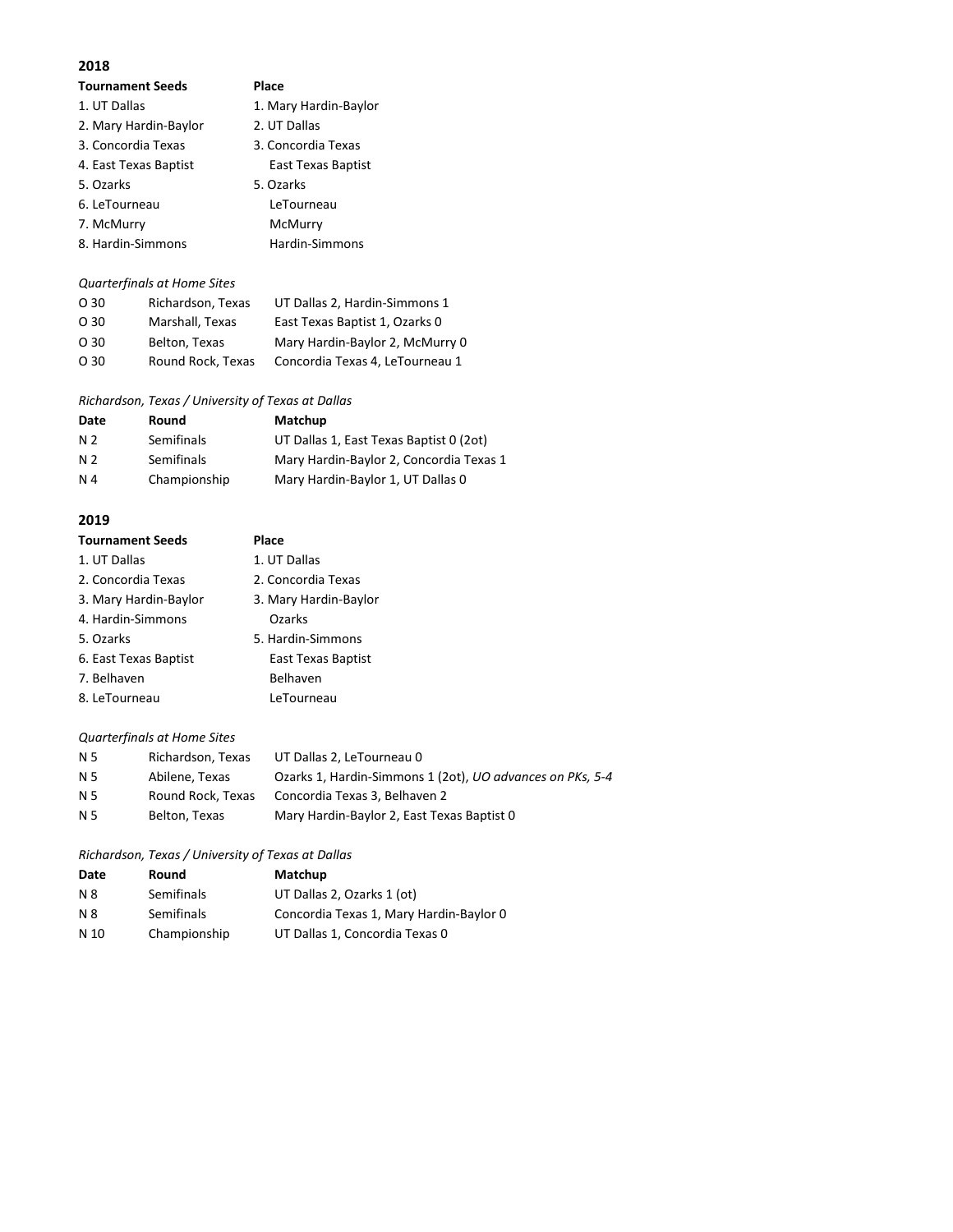*ASC Championship Bracket 8 Teams: 2020-21 Two-Division Schedule Format*

# **2020-21**

| <b>Tournament Seeds</b> | Place              |
|-------------------------|--------------------|
| <b>East Division</b>    | 1. Ozarks          |
| 1. UT Dallas            | 2. Concordia Texas |
| 2. Ozarks               | 3. UT Dallas       |
| 3. Belhaven             | Hardin-Simmons     |
| 4. East Texas Baptist   | 5. Belhaven        |
|                         | Mary Hardin-Baylor |
| <b>West Division</b>    | East Texas Baptist |
| 1. Hardin-Simmons       | Sul Ross State     |
| 2. Concordia Texas      |                    |

- 3. Mary Hardin-Baylor
- 4. Sul Ross State

# *Quarterfinals at Home Sites*

| April 1 | Round Rock, Texas | Concordia Texas 2, Belhaven 0                                        |
|---------|-------------------|----------------------------------------------------------------------|
| April 1 | Richardson, Texas | UT Dallas 4, Sul Ross State 0                                        |
| April 1 | Abilene. Texas    | Hardin-Simmons 4, East Texas Baptist                                 |
| April 2 | Clarksville, Ark. | Ozarks 2, Mary Hardin-Baylor 2 (2ot), <i>UO advances on PKs, 4-3</i> |

#### *Abilene, Texas / Hardin-Simmons University*

| Date     | Round      | Matchup                        |
|----------|------------|--------------------------------|
| April 8  | Semifinals | Concordia Texas 3, UT Dallas 0 |
| April 8  | Semifinals | Ozarks 2, Hardin-Simmons 1     |
| April 10 | Finals     | Ozarks 3, Concordia Texas 1    |

# **Most Valuable Players**

| 1998    | Brian Nelson, Hardin-Simmons       |
|---------|------------------------------------|
| 1999    | Andy Gibson, Hardin-Simmons        |
| 2000    | Trevor Harrison, Hardin-Simmons    |
| 2001    | Marcus Jackson, Hardin-Simmons     |
| 2002    | Jason Mair, Texas Lutheran         |
| 2003    | Justin Goodman, Ozarks             |
| 2004    | Ali Morshedi UT Dallas             |
| 2005    | David Salas, Hardin-Simmons        |
| 2006    | David Salas, Hardin-Simmons        |
| 2007    | Kevin White, UT Dallas             |
| 2008    | Mark Oliphant, UT Tyler            |
| 2009    | Chris O'Brien, Hardin-Simmons      |
| 2010    | Jake Urbaniak, UT Tyler            |
| 2011    | Victor Almendariz, UT Tyler        |
| 2012    | Adrian Moreno, Mississippi College |
| 2013    | J.P. Lowenthal, Hardin-Simmons     |
| 2014    | Matt Pitcock, Hardin-Simmons       |
| 2015    | Joseph Weber, UT Dallas            |
| 2016    | Conner Crabtree, UT Dallas         |
| 2017    | Case Carnes, Mary Hardin-Baylor    |
| 2018    | Steven Dang, Mary Hardin-Baylor    |
| 2019    | Jovi Munoz, UT Dallas              |
| 2020-21 | Drew Mott, Ozarks                  |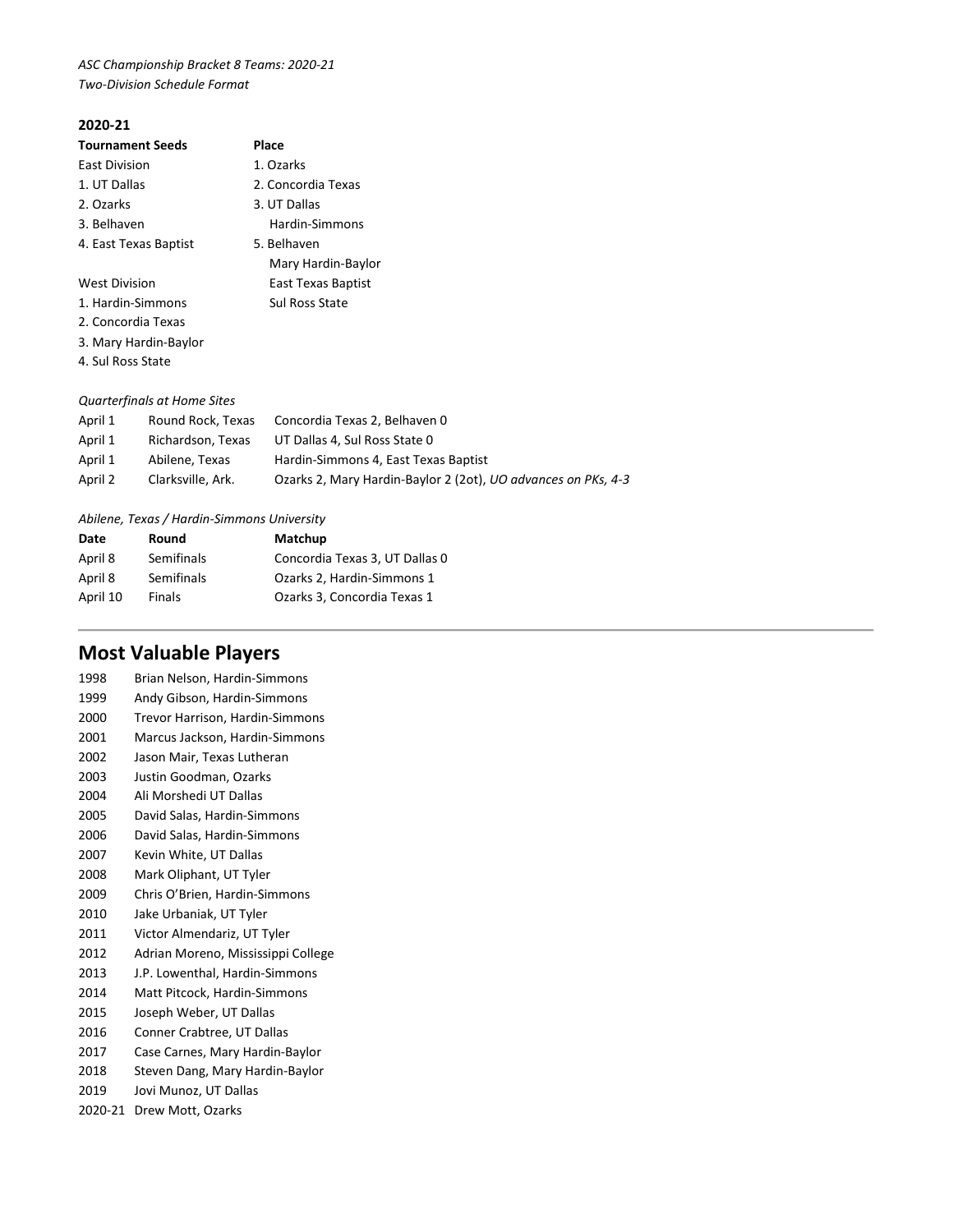# **All-Tournament Teams**

#### **1998** – (N/A)

#### **1999** *(incomplete)* Andy Gibson, HSU (MVP)

Trevor Harrison, HSU Brad Bankhead, HSU

#### **2000**

Trevor Harrison, HSU (MVP) Will Cross, HSU Brent Camp, HSU Frankie Munoz, HSU Jeff Jackson, UO Michael Coffey, UO Michael Kawazoe, AC Lee Stamphill, AC Andy Holt, UMHB Adrian Puente, UMHB

#### **2001**

Marcus Jackson, HSU (MVP) Edward Delagarza, HSU Jarrad Levan, HSU James Burton, HSU Aaron Coats, UO Daniel Faires, UO Ricky Herrera, UO Rudy Irias, McM Michael McCormick, McM Trey Turner, MC Mitch Peters, MC

#### **2002**

Jason Mair, TLU (MVP) David Stahl, TLU Cory McDougal, TLU Darren Henrichs, TLU Rayan Shaughnessy, McM Rudy Irias, McM Chris LaPoint, McM Trent Abbott, UTD Ali Morshedi, UTD Chris Schultz, UO Daniel Faires, UO

#### **2003**

Justin Goodman, UO (MVP) Will Brahic, UO Taylor Magee, UO Chris Schultz, UO Rami Darwish, UTD T.J. Cleavelin, UTD Roger Maher, UTD Matt Reddington, McM Michael McCormick, McM Brad Barham, HSU Chris Carroll, HSU

#### **2004**

Ali Morshedi, UTD (MVP) Phillip Pizzurro, UTD Jason Hirsch, UTD Zac Lindley, UTD Bret Erdmann, McM Rudy Irias, McM Sean Stern, McM Jimmy Garrett, AC Stephen Carpenter, AC Ryan Shaughnessy, HSU David Salas, HSU

# **2005**

David Salas, HSU (MVP) Ryan Shaughnessy, HSU Ryan Flanigan, HSU Nick Sager, HSU Brian Sarber, UO Ryan Skelly, UO C.J. Smith, UO Roberto Garcia, SU Chad Baker, SU Adam Keifer, AC Aaron Pierce, AC

#### **2006**

David Salas, HSU (MVP) Tyler Allen, HSU Ricky Matthies, HSU Colt McKee, HSU Keith Armstrong, MC Phillip Applewhite, MC Jesse Purvis, MC David Ramos, SU Jorge Pineda, SU Jared Gordon, UO Brian Sarber, UO

#### **2007**

Kevin White, UTD (MVP) Bruno Alonso, UTD Rory Rahn, UTD Coleman Cochran, UTD Darren Clark, UO Brandon Van Cleave, UO Jason Owens, UO Keith Armstrong, MC Chris Rash, MC Michael Kendall, UTT Rudy Galvan, UTT

### **2008**

Mark Oliphant, UTT (MVP) Tony Bowles, UTT Michael Kendall, UTT Jake Urbaniak, UTT Stephen Ambrose, UTD Kyler Prior, UTD Kevin White, UTD Chris O'Brien, HSU Cody Oswald, HSU Dan DeHart, UO Brian Sarber, UO

# **2009**

Chris O'Brien, HSU (MVP) Estevan Arbaiza, HSU Isaiah Hicks, HSU Logan Waters, HSU Kyle Dickey, UMHB Daniel Green, UMHB Mark Miller, UMHB Adam Harvey, SU Matt Johnson, SU Brandon Van Cleave, UO Aaron Brueckner, UO

#### **2010**

Jake Urbaniak, UTT (MVP) Justin NeSmith, UTT Mark Oliphant, UTT Chris Powell, UTT Ryan Dunbar, MC Nick Murray, MC Ben Cross, MC Neiko Camp, UMHB Daniel Gable, UMHB Jorge Morales, UTD Eric Pekkala, UTD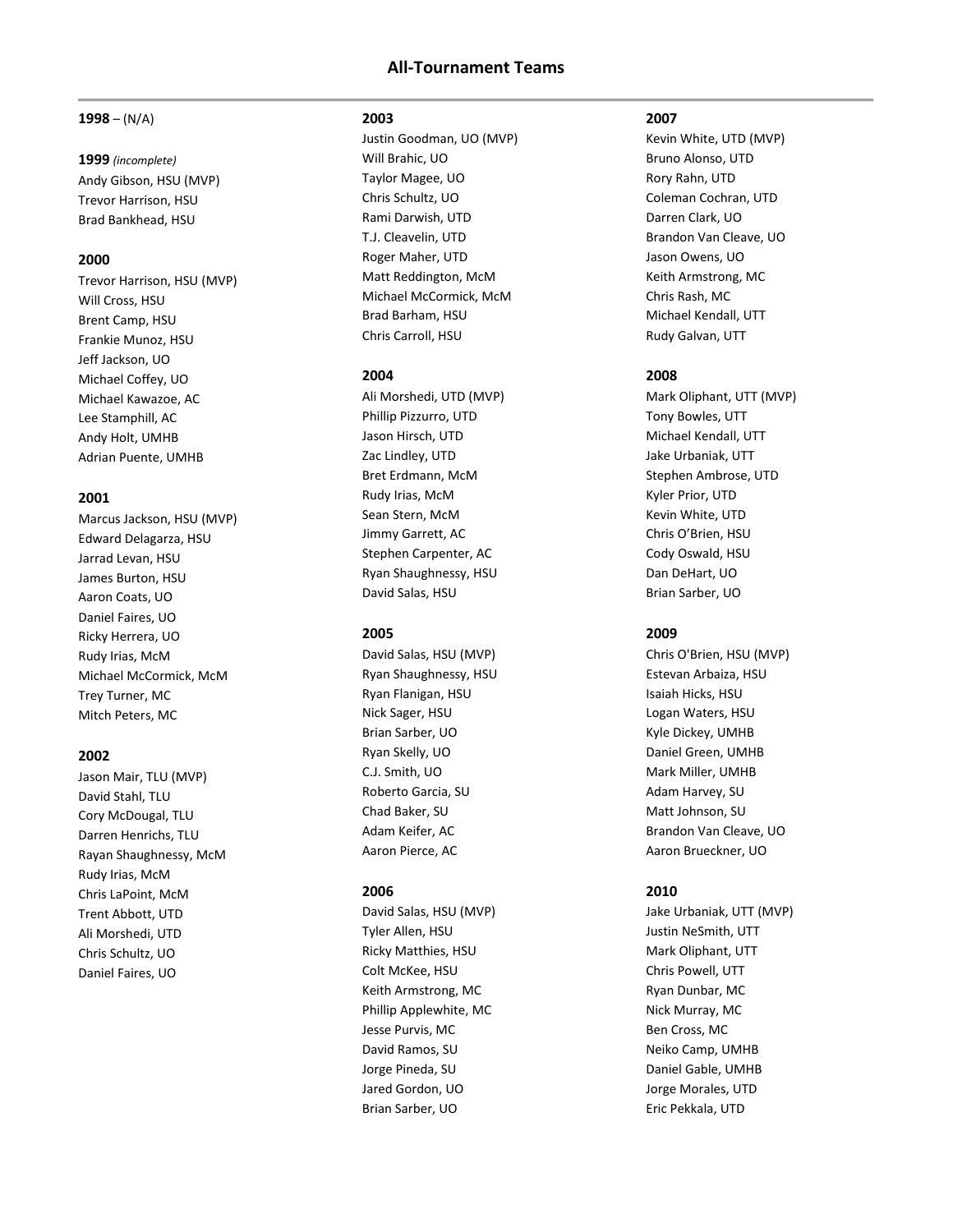Victor Almendariz, UT T (MVP) Sergio Gardea, UTT Chris Powell, UTT Jake Urbaniak, UTT Brennan Goodman, HSU Isaiah Hicks, HSU Rojo Montanez, HSU Adam Cecil, UMHB Brandon Dutton, UMHB Eric Holland, UTD Steven Nicknish, UTD

#### **2012**

Adrian Moreno, MC (MVP) Hugo Flores, MC Harrison Russell, MC Brian Vasquez, MC Michael Darrow, UTD Eric Pekkala, UTD Jordan Rubel, UTD Zach Johnson, HSU John Paul Lowenthal, HSU Tim Martinez, SU Cody Moles, SU

#### **2013**

J.P. Lowenthal, HSU (MVP) Tanner Coffin, HSU Dustin Beal, HSU Taylor Jackson, HSU David Lopez -Molinar, UTT Brandon Severyn, UTT Enoch Shipman, UTT Felipe Albuquerque, LC Phillip Borde, LC Steven Nicknish, UTD Michael Darrow, UTD

#### **2014**

Matt Pitcock, HSU (MVP) Ewa Coleman, HSU John Paul Lowenthal, HSU Taylor Jackson, HSU Connor Crabtree, UTD Dalton McFarling, UTD Omar Jaroun, UTD Shaun Kean, UO Travis Leach, UO Blake Lander, UMHB McKenna Cook, UMHB

# **2015**

Joseph Weber, UTD (MVP) Jordan Rubel, UTD Danny Meyer, UTD Sam Konstanty, UTD Leandro Cid -Fernandez, UTT Lucas Pereira, UTT John McGuffin, UTT Marshall Tucker, CTX Fabian Billings, CTX Logan Keeler, UMHB Caleb Vandergriff, UHMB

#### **2016**

Connor Crabtree, UT D (MVP) Joseph Weber, UT D Kasden Williams, UT D Sam Konstanty, UT D Danny Benyamin, HSU Tanner Coffin, HSU Michael Vargas, HSU Nash Cole, CTX Marc Kouassi, CTX Leandro Cid Fernandez, UT T Lutth Tchitembo, UT T

#### **201 7**

Case Carnes, UMHB (MVP) Caleb Vandergriff, UMHB Julio Mar, UMHB Steven Dang, UMHB Ryan Brinda, UTT Erik Macias, UTT Travis Collins, UTT

Daaron McFarling, UTD Danny Meyer, UTD Matt Samaniego, UO Bradley Rice, UO

#### **201 8**

Steven Dang, UMHB (MVP) Tyler Childs, UMHB Seth Neveloff, UMHB Caleb Vandergriff, UMHB Jesse Ardila, UTD Jordan Henderson, UTD Chase Therrien, UTD Bryant Botello, ETBU Daniel Rutter, ETBU Omar Aguirre, CTX Rob Oakley, CTX

#### **201 9**

Jovi Munoz, UTD (MVP) Mason Anderson, UTD Alfredo Kaegi, UTD Brad Rivenes, UTD Victor Gomez, CTX Nicolas Kopinsky, CTX Jason Saco -Vertiz, CTX Drew Mott, UO Logan Valestin, UO Seth Neveloff, UMHB Nick Villanueva, UMHB

#### **2020 -21**

Drew Mott, UO (MVP) Alain Claude, UO Lorfils Milord, UO Kyle Seymour, UO Joshua Redding, CTX Marco Vazquez, CTX Joel Abrego, CTX Merek Byco vski, UTD Jovi Munoz, UTD Reid Applewhite, HSU Maxwell Winneker, HSU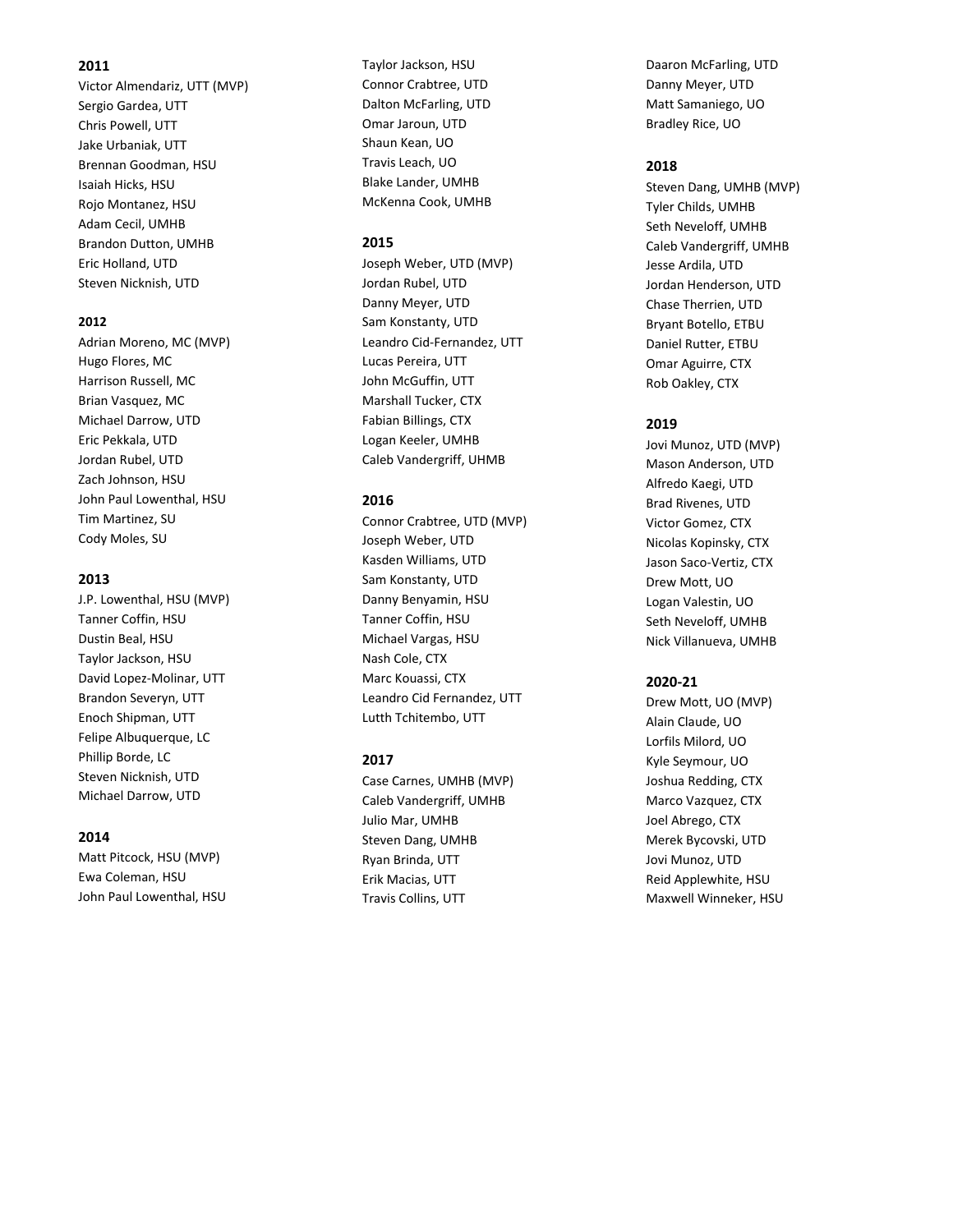# **All-Tournament Selections**

#### **Concordia Texas**

Joel Abrego, 20-21 Omar Aguirre, 18 Fabian Billings, 15 Nash Cole, 16 Victor Gomez, 19 Nicolas Kopinsky, 19 Marc Kouassi, 16 Rob Oakley, 18 Joshua Redding, 20-21 Jason Saco-Vertiz, 19 Marshall Tucker, 15 Marco Vazquez, 20-21

#### **Hardin-Simmons**

Tyler Allen, 06 Reid Applewhite, 20-21 Estevan Arbaiza, 09 Brad Bankhead, 99 Brad Barham, 03 Dustin Beal, 13 Danny Benyamin, 16 James Burton, 01 Brent Camp, 00 Chris Carroll, 03 Tanner Coffin, 13, 16 Ewa Coleman, 14 Will Cross, 00 Edward Delagarza, 01 Andy Gibson, 99 (MVP) Brennan Goodman, 11 Ryan Flanigan, 05 Trevor Harrison, 99, 00 (MVP) Isaiah Hicks, 09, 11 Marcus Jackson, 01 (MVP) Taylor Jackson, 13, 14 Zach Johnson, 12 Jarrad Levan, 01 J.P. Lowenthal, 12, 13 (MVP), 14 Ricky Matthies, 06 Colt McKee, 06 Rojo Montanez, 11 Frankie Munoz, 00 Chris O'Brien, 08, 09 (MVP) Cody Oswald, 08 Matt Pitcock, 14 (MVP) Nick Sager, 05 David Salas, 04, 05 (MVP), 06 (MVP) Ryan Shaughnessy, 04, 05 Michael Vargas, 16 Logan Waters, 09 Maxwell Winneker, 20-21

#### **East Texas Baptist**

Bryant Botello, 18 Daniel Rutter, 18

#### **Mary Hardin-Baylor**

Neiko Camp, 10 Case Carnes, 17 (MVP) Adam Cecil, 11 Tyler Childs, 18 McKenna Cook, 14 Steven Dang, 17, 18 (MVP) Kyle Dickey, 09 Brandon Dutton, 11 Daniel Gable, 10 Daniel Green, 09 Andy Holt, 00 Logan Keeler, 15 Blake Lander, 14 Julio Mar, 17 Mark Miller, 09 Seth Neveloff, 18, 19 Adrian Puente, 00 Caleb Vandergriff, 15, 17, 18 Nick Villanueva, 19

#### **McMurry**

Bret Erdmann, 04 Rudy Irias, 01, 02, 04 Chris LaPoint, 02 Michael McCormick, 01, 03 Matt Reddington, 03 Ryan Shaughnessy, 02 Sean Stern, 04

#### **Ozarks**

Will Brahic, 03 Aaron Brueckner, 09 Darren Clark, 07 Alain Claude, 20-21 Aaron Coats, 01 Michael Coffey, 00 Dan DeHart, 08 Daniel Faires, 01, 02 Justin Goodman, 03 (MVP) Jared Gordon, 06 Rich Herrera, 01 Jeff Jackson, 00 Shaun Keane, 14 Travis Leach, 14 Taylor Magee, 03 Lorfils Milord, 20-21 Drew Mott, 19, 20-21 (MVP) Jason Owens, 07 Bradley Rice, 17 Matt Samaniego, 17

Brian Sarber, 05, 06, 08 Chris Schultz, 02, 03 Kyle Seymour, 20-21 Ryan Skelly, 05 C.J. Smith, 05 Logan Valestin, 19 Brandon Van Cleave, 07, 09

#### **UT Dallas**

Trent Abbott, 02 Bruno Alonso, 07 Stephen Ambrose, 08 Mason Anderson, 19 Jesse Ardila, 18 Merek Byckovski, 20-21 T.J. Cleavelin, 03 Coleman Cochran, 07 Connor Crabtree, 14, 16 (MVP) Michael Darrow, 12, 13 Rami Darwish, 03 Jordan Henderson, 18 Jason Hirsch, 04 Eric Holland, 11 Omar Jaroun, 14 Alfredo Kaegi, 19 Sam Konstanty, 15, 16 Zac Lindley, 04 Roger Maher, 03 Daaron McFarling, 17 Dalton McFarling, 14 Danny Meyer, 15, 17 Jorge Morales, 10 Ali Morshedi, 02, 04 (MVP) Jovi Munoz, 19 (MVP), 20-21 Steven Nicknish, 11, 13 Eric Pekkala, 10, 12 Phillip Pizzurro, 04 Kyler Prior, 08 Rory Rahn, 07 Brad Rivenes, 19 Jordan Rubel, 12, 15 Chase Therrien, 18 Joseph Weber, 15 (MVP), 16 Kevin White, 07 (MVP), 08 Kasden Williams, 16